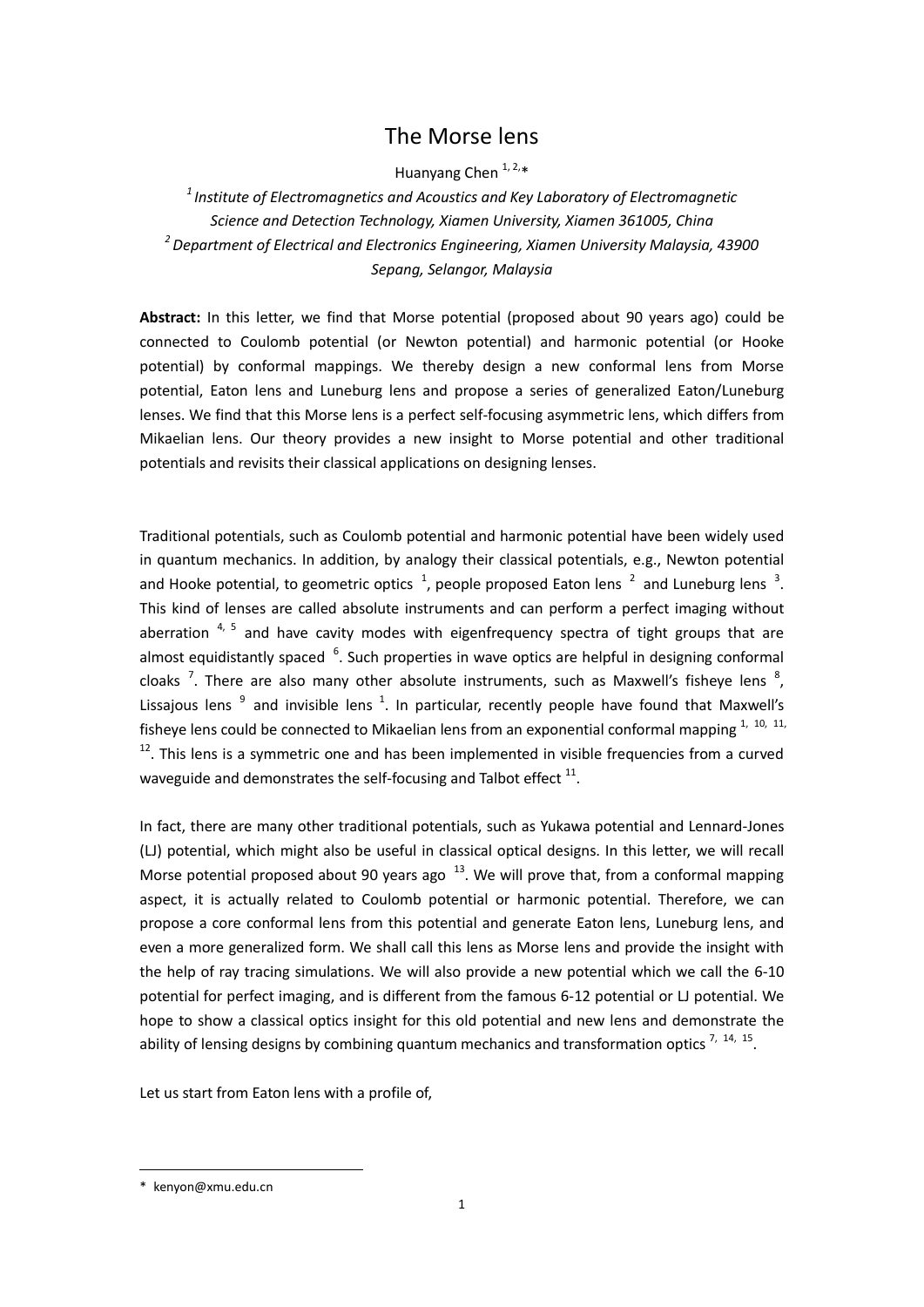$$
n = \sqrt{\frac{2}{r} - 1} \quad (1)
$$

as shown by the red curve in Fig. [1](#page-0-0)a. By the connect of geometric optic and classical mechanics  $^{1}$ , i.e.,

$$
n^2 = 2E - 2V
$$
 (2)

This lens is related to  $V = -\frac{1}{2}$ *r*  $=-\frac{1}{2}$  for  $E=-\frac{1}{2}$ 2  $E = -\frac{1}{2}$ , which is a Coulomb potential or Newton potential. By performing an exponential conformal mapping  $^{12}$  $^{12}$  $^{12}$ , we can get another lens with a profile of,

$$
n=\sqrt{2e^x-e^{2x}} \quad (3)
$$

as shown by the red curve in Fig. 1b. Let us recall the Morse potential  $^{13}$  $^{13}$  $^{13}$ 

$$
V = D(1 - e^{-a(x-x_0)})^2 - D \quad (4)
$$

<span id="page-1-0"></span>which is an ideal and typical anharmonic potential with exact solutions for diatomic molecules in quantum mechanics, where  $\overline{D}$  is the potential well depth,  $\overline{a}$  is the potential well width, and  $x_0$  is the equilibrium position (which we will set as 0 in this letter). In addition, even in classical mechanics, this potential has analytical solutions <sup>16</sup>. By choosing  $|E=0$ , the conformal lens in Eq. (3) from Eaton lens is related to Morse potential with  $D=\frac{1}{2}$ 2  $D = \frac{1}{2}$  and  $a = -1$ .

Now we come to Luneburg lens with a profile of,

$$
n=\sqrt{2-r^2}
$$
 (5)

as shown by the green curve in Fig. 1a. This lens is related to  $V = \frac{1}{2}r^2$ 2  $V = \frac{1}{2}r^2$  for  $E = 1$ , which is a harmonic potential or Hooke potential. With the same exponential mapping, the conformal lens with a profile of,

$$
n=\sqrt{2e^{2x}-e^{4x}} \quad (3)
$$

is obtained as shown by the green curve in Fig. 1b. This is also related to Morse potential with

$$
D = \frac{1}{2} \text{ and } a = -2 \text{ for } E = 0.
$$

We therefore propose a general lens with a profile of.

$$
n = \sqrt{2e^{-ax} - e^{-2ax}} \quad (3)
$$

which we shall call the Morse lens. And the related conformal lens with cylindrical or spherical symmetry could be written as,

$$
n = \sqrt{2\frac{1}{r^{a+2}} - \frac{1}{r^{2a+2}}}
$$
 (4)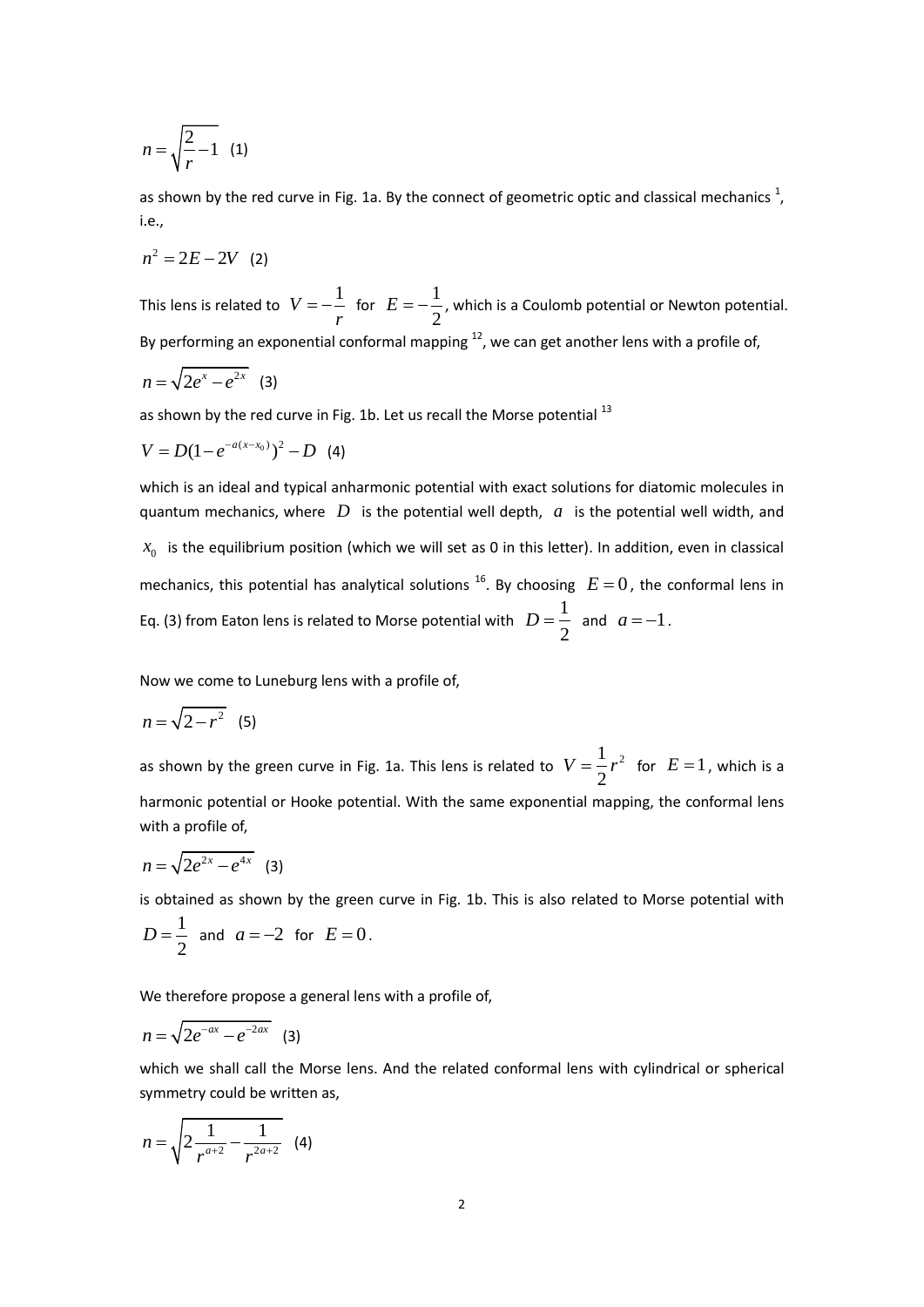which we shall call the generalized Eaton/Luneburg lens and is related to a general LJ potential

with 
$$
V = \frac{1}{2}(\frac{1}{r^{2a+2}} - \frac{2}{r^{a+2}})
$$
 for  $E = 0$ . For example, for  $a = 1$ ,  $n = \sqrt{\frac{2}{r^3} - \frac{1}{r^4}}$ , which is

another form of Eaton lens with a repulsive potential core, and we shall call it an anti-Eaton lens. The refractive index profile is plotted by the blue curve in Fig. 1a and the related Morse lens is plotted by the blue curve in Fig. 1b, which is actually the same to that of Eaton lens by taking  $x = -x$ .

Now we perform ray tracing simulations for the above various lenses using COMSOL. For example, in Fig. 1c for Eaton lens, all rays from a point (say (1,0) here), will come back for self-imaging in elliptic trajectories. All the ellipses share the same focus point, i.e., the origin. While for the related Morse lens in Fig. 1d, all rays from a point (e.g., (-1, -16)) will have perfect imaging along x=-1 with a period of  $2\pi$  . For Luneburg lens in Fig. 1e, all rays from a point ((1,0) here) will have a perfect image at another point at the opposite side (i.e., (-1, 0) here). The trajectories are also ellipses but share the same center, the origin. The related Morse lens is plotted in Fig. 1f. All rays from a point ((-1, -16) here) will have perfect imaging along x=-1 with a period of  $\pi$ . Therefore, the intrinsic perfect imaging or self-imaging effect for Luneburg lens and Eaton lens is inherited from that of the Morse lens, with different periods. In fact, Eaton lens and Luneburg lens were proved to be connected simply by a power conformal mapping  $^1$ [.](#page-0-0)



*Fig. 1 (a) The refractive index profiles for Eaton lens (red), Luneburg Lens (green) and the*  anti-Eaton lens (blue). (b) The refractive index profile for the Morse lens with  $a = -1$  (red),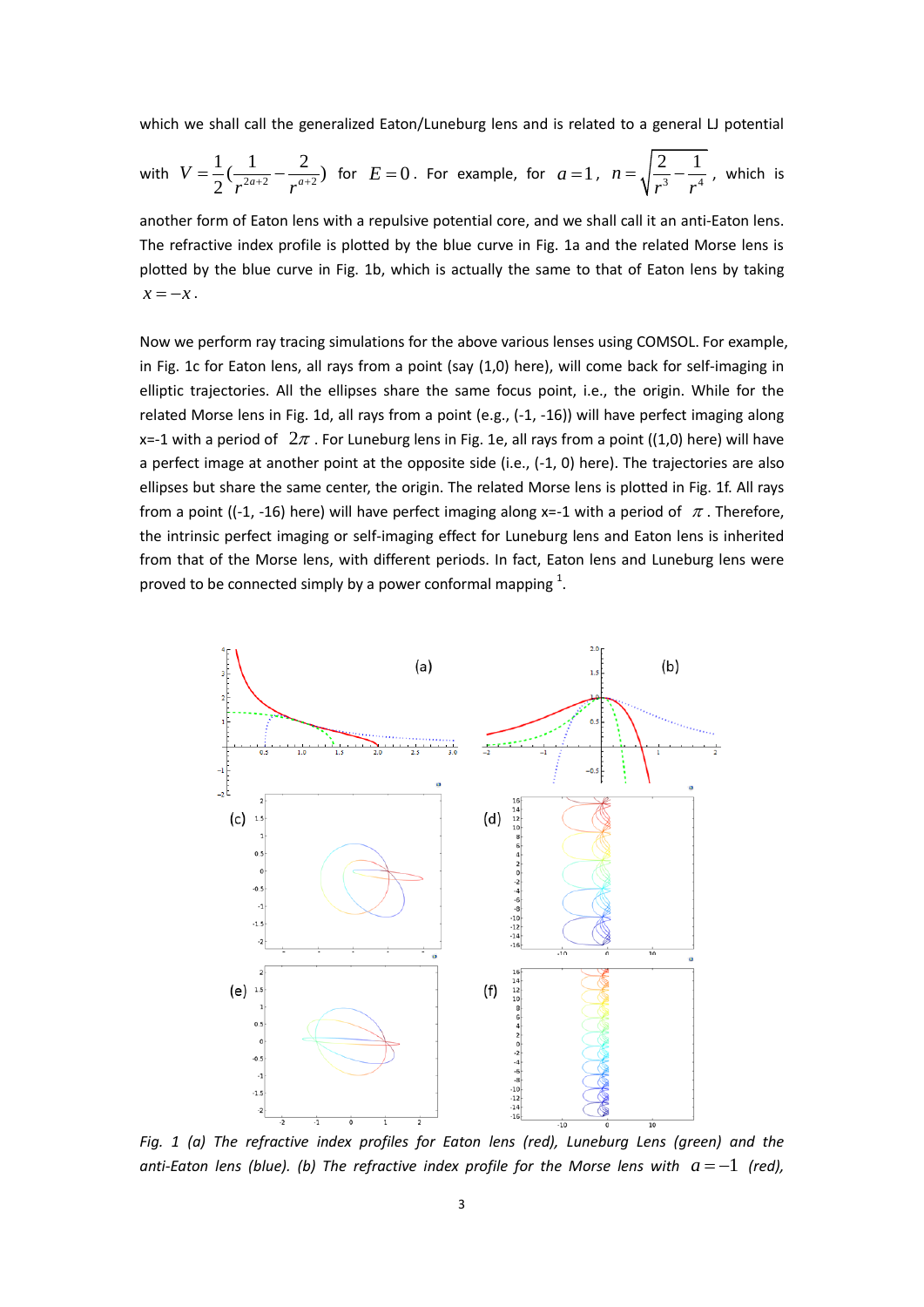$a = -2$  (green) and  $a = 1$  (blue). (c) The ray trajectories from a point of (1, 0) in Eaton lens. (d) The ray trajectories from a point of (-1, -16) in Morse lens with  $a = -1$ . (e) The ray trajectories *from a point of (1, 0) in Luneburg lens. (d) The ray trajectories from a point of (-1, -16) in Morse lens* with  $a = -2$ .

Now we come to explore the effect of lenses in the generalized form. Similar to generalized Maxwell's fish-eye lens, for different order  $a$ , the trajectories are also different. In Fig. 2a-d, we plot the trajectory for each lens with (a)  $a = -1$ ; (b)  $a = -2$ ; (c)  $a = -3$ ; (d)  $a = -4$ . We find that for  $a = -3$ , the trajectory is in a triangular shape, while for  $a = -4$ , the trajectory is in a square shape (for  $a = -1$  and  $a = -2$ , they are ellipses). In addition, there are  $abs(a)$ images (including self-image) for each lens (not plotted here). For a positive  $a$ , the central potential changes from attractive to repulsive. Therefore the trajectory is changed accordingly with *a* concaves, as plotted in Fig. 2 for (e)  $a=1$ ;(f)  $a=2$ ;(g)  $a=3$ ;(h)  $a=4$ . The number of images (including self-image) are  $a$ , which is similar to the attractive ones (we will only study one of them in the later section).



*Fig. 2 The trajectory for a ray emitted from (1, 0) at 45<sup>o</sup> in a generalized Eaton/Luneburg lens with*  (a)  $a = -1$ ; (b)  $a = -2$ ; (c)  $a = -3$ ; (d)  $a = -4$ ; (e)  $a = 1$ ; (f)  $a = 2$ ; (g)  $a = 3$ ; (h)  $a = 4$ .

If  $a=0$ , the refractive index profile changes into that of an electromagnetic black hole  $17, 18, 19,$ i.e.,  $n = \frac{1}{n}$ *r*  $\mu = \frac{1}{2}$ . If a is not an integer but a rational number, we can always write it as  $a = \mp \frac{p}{2}$ *q*  $=$   $\mp$   $\frac{P}{q}$ . For example, in Fig. 3a-c, we plot the trajectory for each lens with (a)  $a=-\frac{1}{2}$ 2  $a = -\frac{1}{2}$ ; (b)  $a = -\frac{3}{2}$ 2  $a = -\frac{3}{2}$ ; (c)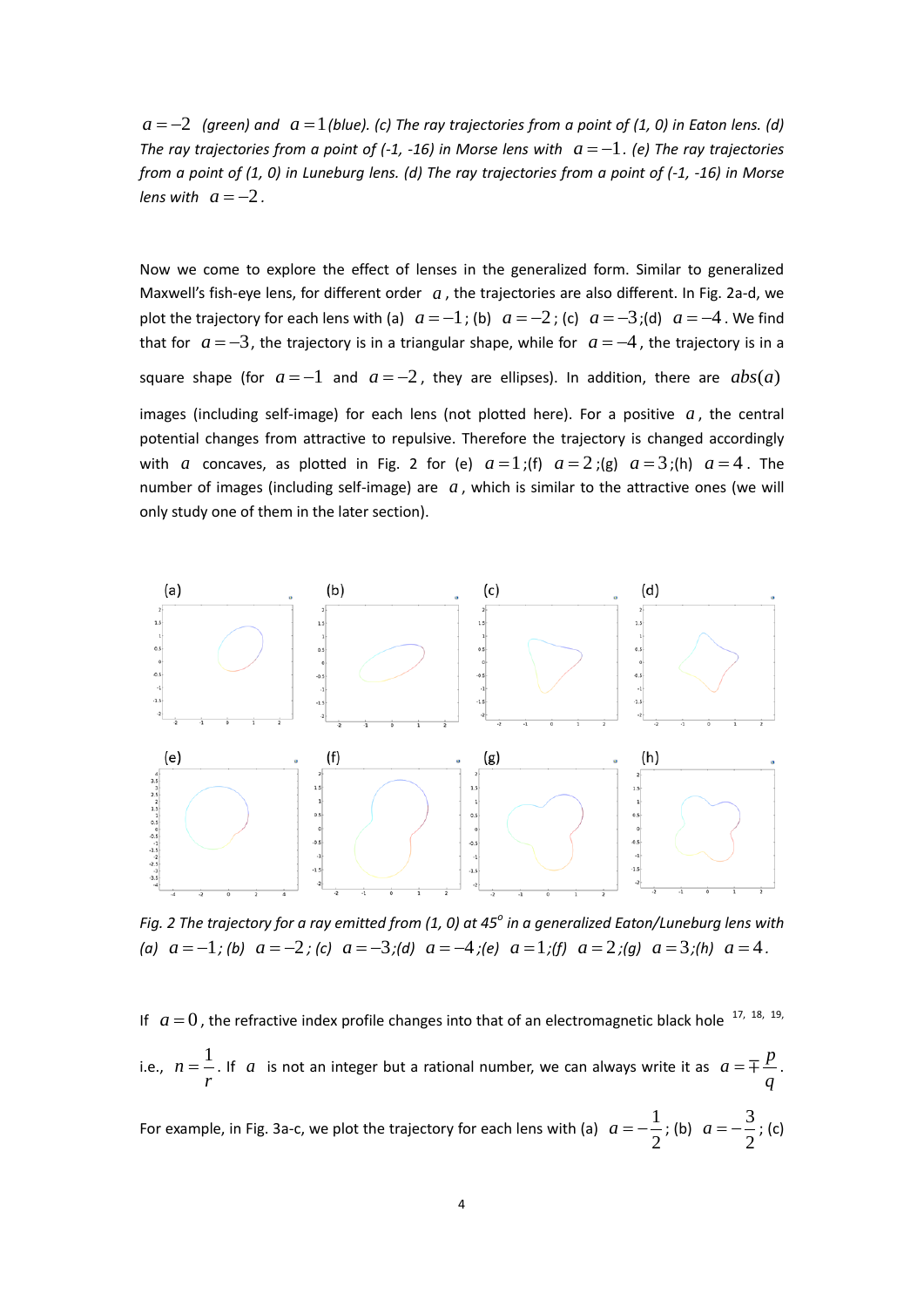5 2  $a = -\frac{3}{2}$ . There are p images (including self-image) for each lens (not plotted here), while the light trajectories will travel around the origin  $q$  times  $(q\pi)$  before it comes back as a self-image. For a positive  $a$ , the imaging properties are similar to the negative cases, while there are also p concaves due to the repulsive potentials, see in Fig. 3 for (d)  $a=\frac{1}{2}$ 2  $a = \frac{1}{2}$ ;(e)  $a = \frac{3}{2}$ 2  $a = \frac{3}{2}$ ;(f)

5  $a = \frac{3}{2}$ . Note that the concave in Fig. 3d is very weak. After enlarging the figure, it would be clear. If *a* is an irrational number, the lens is no longer an absolute instrument and there is no imaging or self-imaging effect.



*Fig. 3 The trajectory for a ray emitted from (1, 0) at 45<sup>o</sup> in a generalized Eaton/Luneburg lens with*  (*a*)  $a = -\frac{1}{2}$ 2  $a = -\frac{1}{a}$ ; (b)  $a = -\frac{3}{b}$ 2  $a = -\frac{3}{2}$ ; (c)  $a = -\frac{5}{3}$ 2  $a = -\frac{5}{6}$ ;(d)  $a = \frac{1}{6}$ 2  $a = \frac{1}{2}$ ;(e)  $a = \frac{3}{2}$ 2  $a = \frac{3}{2}$ ;(f)  $a = \frac{5}{3}$ 2  $a = \frac{3}{2}$ .

<span id="page-4-0"></span>Finally, let us come to discuss why it is important to design a perfect imaging lens. Following our previous results <sup>[7,](#page-0-2) 20</sup>, any kind of cavity modes could be used in conformal cloaks. However, if the perfect imaging is valid, the cloaking effect will be very robust  $^7$  $^7$ . While for a general cavity mode, the effect would be compromised <sup>[20](#page-4-0)</sup>. Moreover, it will also become useful to design devices to transfer information accurately, for example, the Mikaelian lens with Talbot effect. Therefore, to find more exact classical mechanics solutions similar to simple harmonic oscillators is vital <sup>[16](#page-1-0)</sup>. In general, most of traditional potentials do not have this property. For example, the famous 6-12 potential or LJ potential (we will use  $V = \frac{1}{2}(\frac{1}{r^{12}} - \frac{2}{r^6})$ 2 *V*  $r^{12}$  r  $t=\frac{1}{2}(\frac{1}{\sqrt{2}}-\frac{2}{6})$  to illustrate it) will not produce an absolute instrument. Nevertheless, by choosing  $a=4$ , we will have a 6-10 potential  $(V = \frac{1}{2}(\frac{1}{r^{10}} - \frac{2}{r^6})$ 2 *V*  $r^{10}$  r  $=\frac{1}{2}(\frac{1}{10}-\frac{2}{6})$ ), which is related to a generalized Eaton/Luneburg lens. Figure 4a shows the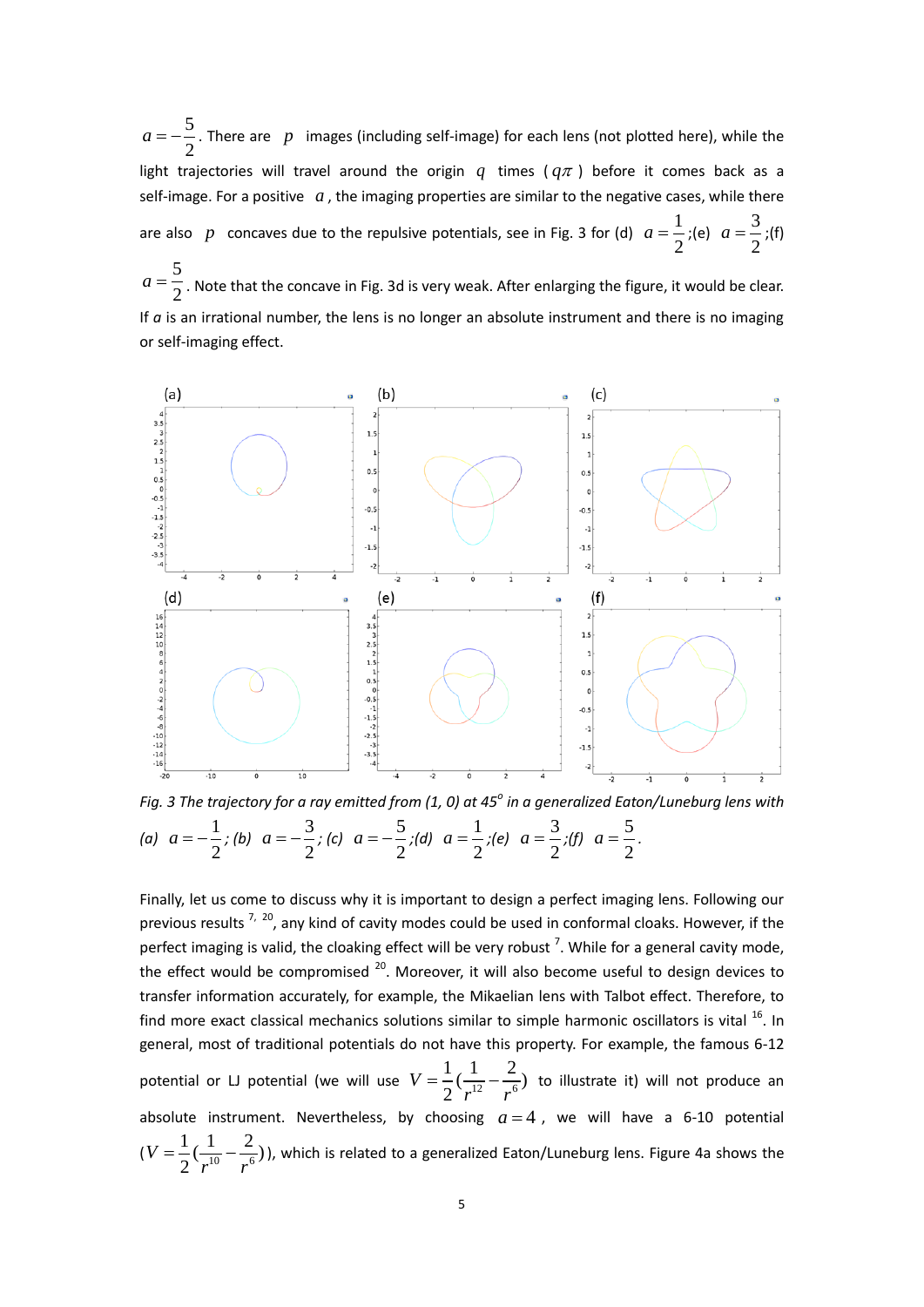comparison between these two potentials. The red one is for the 6-10 potential, while the green one is for the 6-12 potential. Accordingly, we can obtain the related refractive index profiles in Fig. 4b. Although the potentials or refractive index profiles are very close to each other, the trajectories and imaging properties are very different. For the generalized lens, there are four perfect images (or self-image), as shown in Fig. 4c, which has also been discussed in the previous section. While for the related lens from 6-12 potential (whose refractive index profile is

$$
n = \sqrt{\frac{2}{r^6} - \frac{1}{r^{12}}}
$$
), there is no perfect imaging effect, as shown in Fig. 4d.



*Fig. 4 (a) The 6-10 potential (red) and the 6-12 potential (green). (b) The generalized*  Eaton/Luneburg lens with  $a = 4$  (red) and the related lens from 6-12 potential (green). (c) The *ray trajectories from a point of (1, 0) in the generalized lens. (d) The ray trajectories from a point of (1, 0) in the related lens from 6-12 potential.*

In summary, we found the intrinsic refractive index profile for Eaton lens and Luneburg lens, which is from Morse potential. Such a conformal lens has an asymmetric self-focusing effect. We also proposed a generalized Eaton/Luneburg lens and discussed their imaging properties. All the lenses will be very useful in future conformal cloaking designs and other imaging functionalities <sup>[5,](#page-0-5)</sup>  $7,$   $14$ . In addition, if the lens become finite, it would be possible to design an omnidirectional concave lens, just like the Luneburg lens is an omnidirectional convex lens. Finally, it would be also very promising to find more of this kind of intrinsic potentials and design the related conformal lenses<sup>[12](#page-0-3)</sup>.